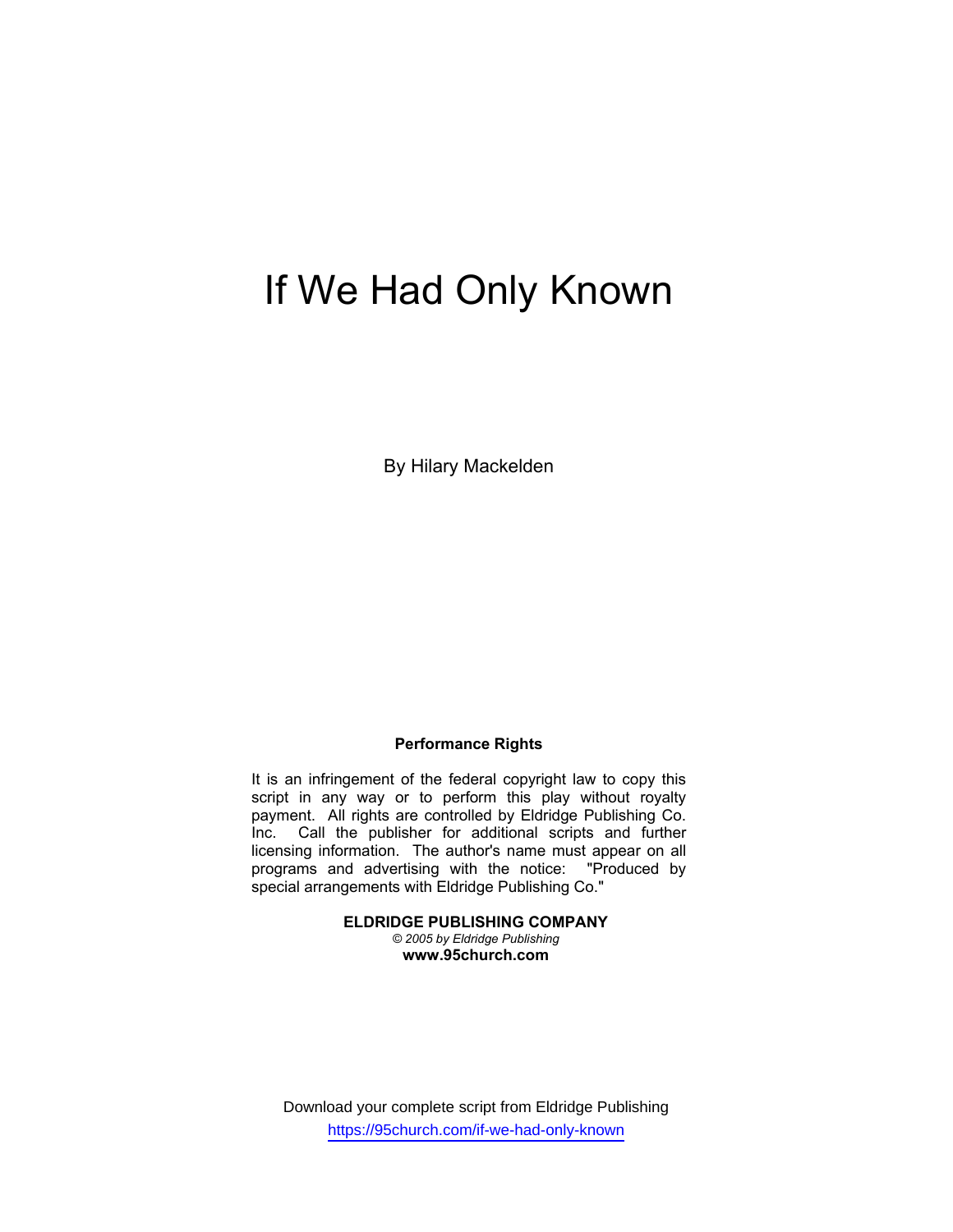*If We Had Only Known -2-* 

## **DEDICATION**

 *For my Dad, John Large, who taught me that everyone is the most important person on earth.* 

### **STORY OF THE PLAY**

 The host of a television talk show investigates the recent birth of a King. She interviews several people, all of whom give her insight into the nativity of the new King of the Jews, and at the same time, display prejudices – theirs and ours – against those who are different. Her guests include a gossip, who looks down on the pregnant Mary; two unsympathetic officials; a greedy business owner; a selfish, materialistic guest; and an Egyptian who feels threatened by asylum-seekers. At the end, the TV guests all come back on stage and argue that the host made them look bad because she exposed their treatment of the child. Their excuse is, "If we had only known it was Him…."

### **ORIGINAL PRODUCTION**

 This play was originally produced at All Saints Church Centre, Crowborough, England, 2004. The show raised funds for World in Need, a Christian charity which works mainly in Muslem countries. Through aid, education, and love, this organization brings Christ to those who would otherwise be unable to know Him. The original cast included:

 *HOST: Suzanne Goulding-Huckle, Mary Corney RACHEL: Fiona Grunwell MARCUS OFFICIUS: Gareth Owen-Williams SIMON: Brian Wright SMITH: Jen Ward ZEDEKIAH: Chris Gale ZAYNA: Jane Caisley*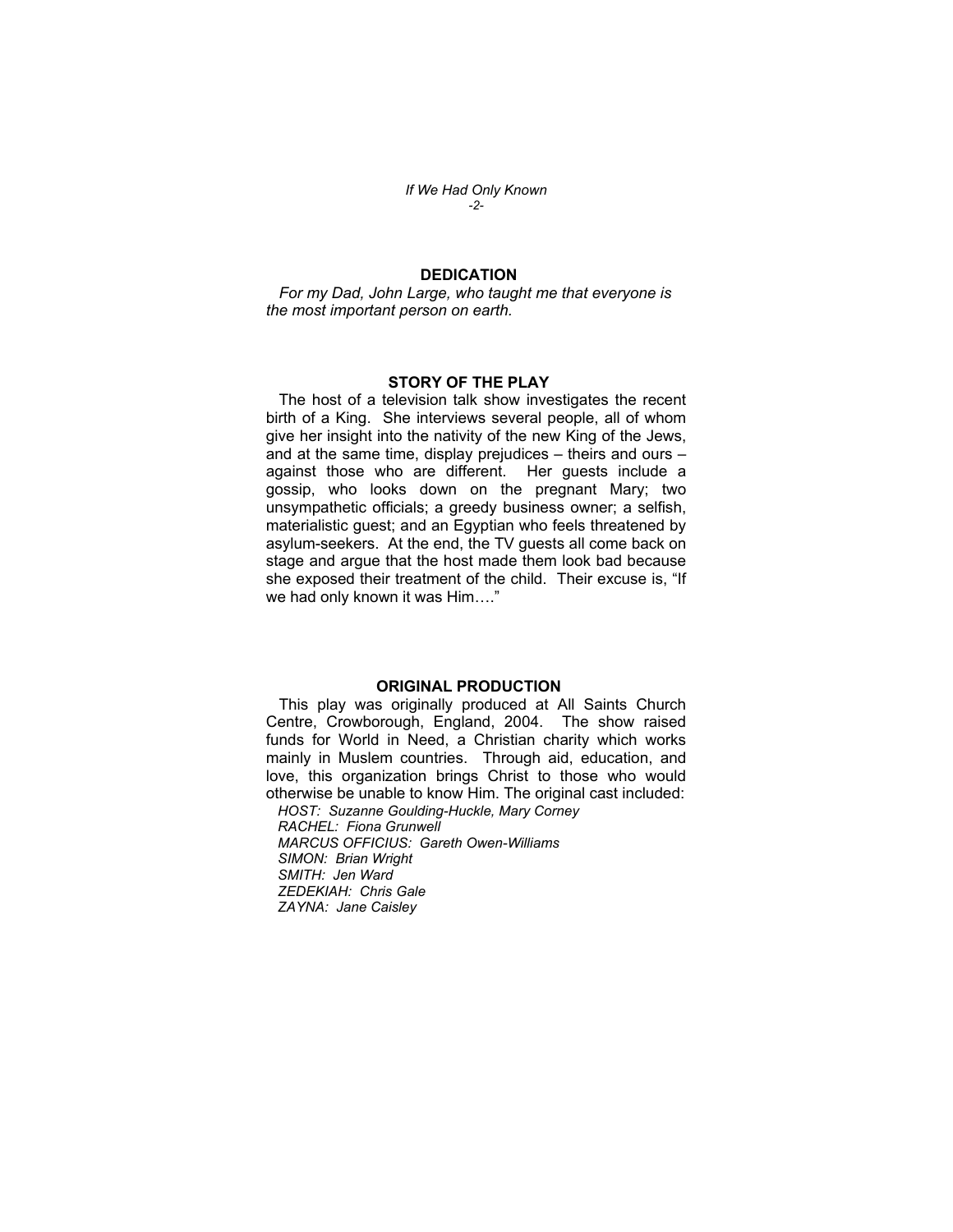*If We Had Only Known -3-* 

## **CAST OF CHARACTERS**

*(3m, 3w, 1 flexible, extras.)* 

**HOST(S):** Young female reporter. (Lines may be divided with a co-host.) **RACHEL:** Middle-aged woman from Nazareth. **MARCUS OFFICIUS:** Roman officer. **SIMON:** Inn's landlord. **SMITH:** Wealthy traveler; flexible role. **ZEDEKIAH:** Civil servant. **ZAYNA:** Egyptian woman. **OPTIONAL EXTRAS:** Non-speaking cameraman (complete with cardboard camera) and a stage manager. Also musicians and singers for optional song.

**PERFORMANCE TIME:** 30 minutes without optional music.

## **SETTING and PROPS**

 TV studio with two chairs or a sofa and chair. Introductory music for TV program. Props include a document, water glass, and handkerchief for Zedekiah.

#### **COSTUMES**

 Wearing modern-day clothes has the dual advantage of being easy and inexpensive, and it also makes the audience more aware of the story's relevance in today's world. The Roman officer can wear a soldier's uniform, and Zedekiah should look like a politician's spin doctor. Smith wears a power suit and Simon wears slacks and a casual shirt. The Egyptian, Zayna, can wear a slightly exotic outfit to accentuate the fact that she is foreign. Rachel wears cheap, unattractive clothes and a pious demeanor. The host(s) should wear typical TV attire, smart and understated.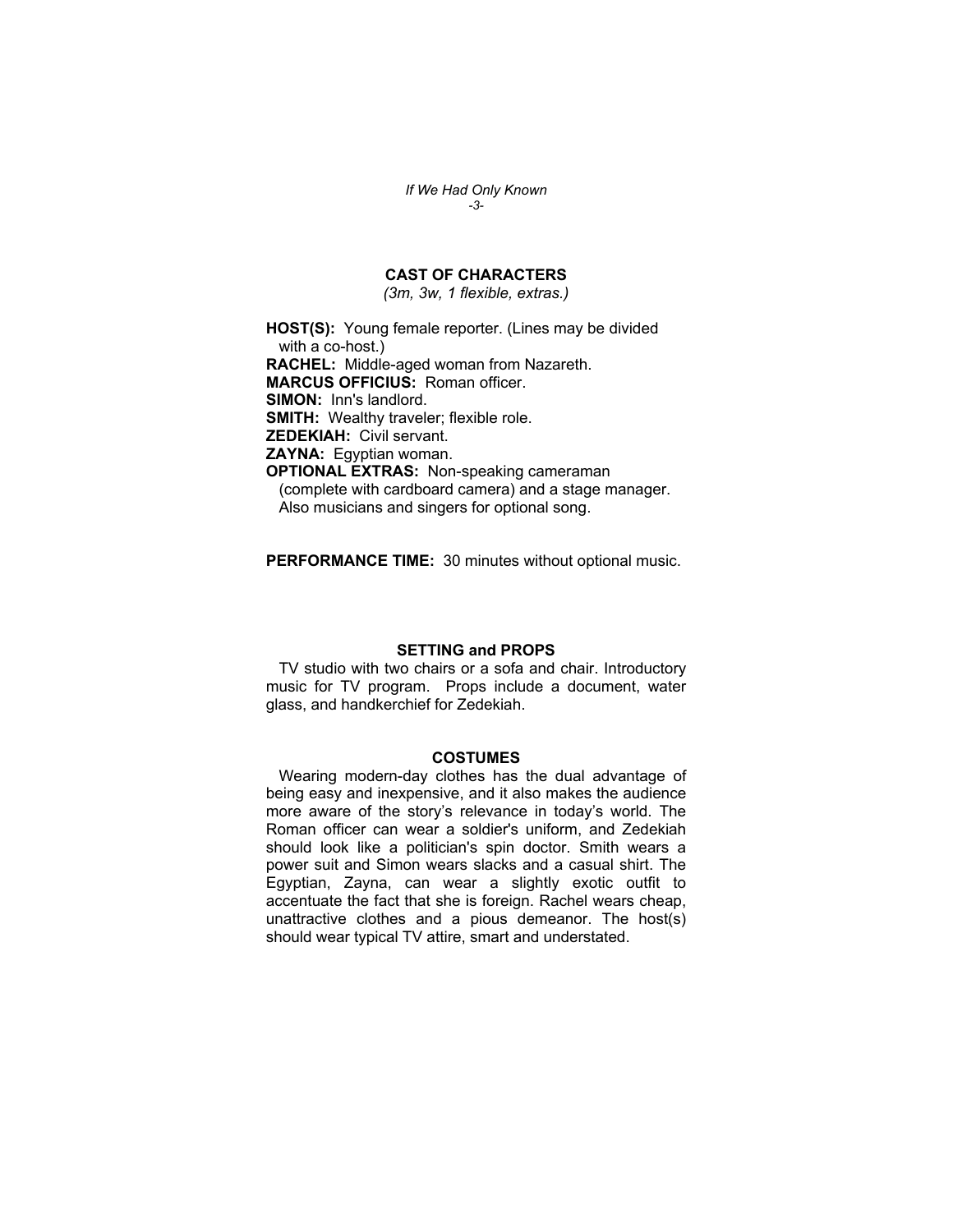#### **Scene 1**

*(AT RISE: A partially lit TV studio. RACHEL and the HOST(S) are seated on the chairs in the dark. MUSIC starts. The Host stands and steps forward toward the audience into the lighted area, smiling brightly. MUSIC fades.)* 

HOST: Good evening, and welcome to this week's edition of "Behind the Headlines," the show that gives you the human stories behind the stories. *(SHE moves further forward, looks to a different angle as if to a different camera.)*  Recently in Judea, a boy was born. He is, so some say, destined to be King of the Jews. His birth and the events surrounding it have made headlines. But what about the story behind the story? Tonight, we take a look at the family who has found themselves in the midst of this event. What is it like for the couple to become parents to such a special baby? We talk to people who have come into contact with them, and we find out the impact this has had on the lives of this couple. So join us now as we go "Behind the Headlines."

*(The MUSIC starts again as the LIGHTS go up to reveal RACHEL. Rachel is in her forties, a little nervous and awkward, but excited. The HOST sits and leans toward her in a practiced pose, designed to put a guest at ease.)* 

- HOST: Rachel, I understand you know Mary, the baby's mother?
- RACHEL: Yes, I do. I've lived next door to her family for ooh, it must be going on 25 years now. Her mother and I are good friends. Confidantes.
- HOST: Confidantes? So you'll really be in a position to tell us about this story?
- RACHEL: I know everything. Not that I'm going to divulge any secrets, mind you. If things were told to me in confidence, well –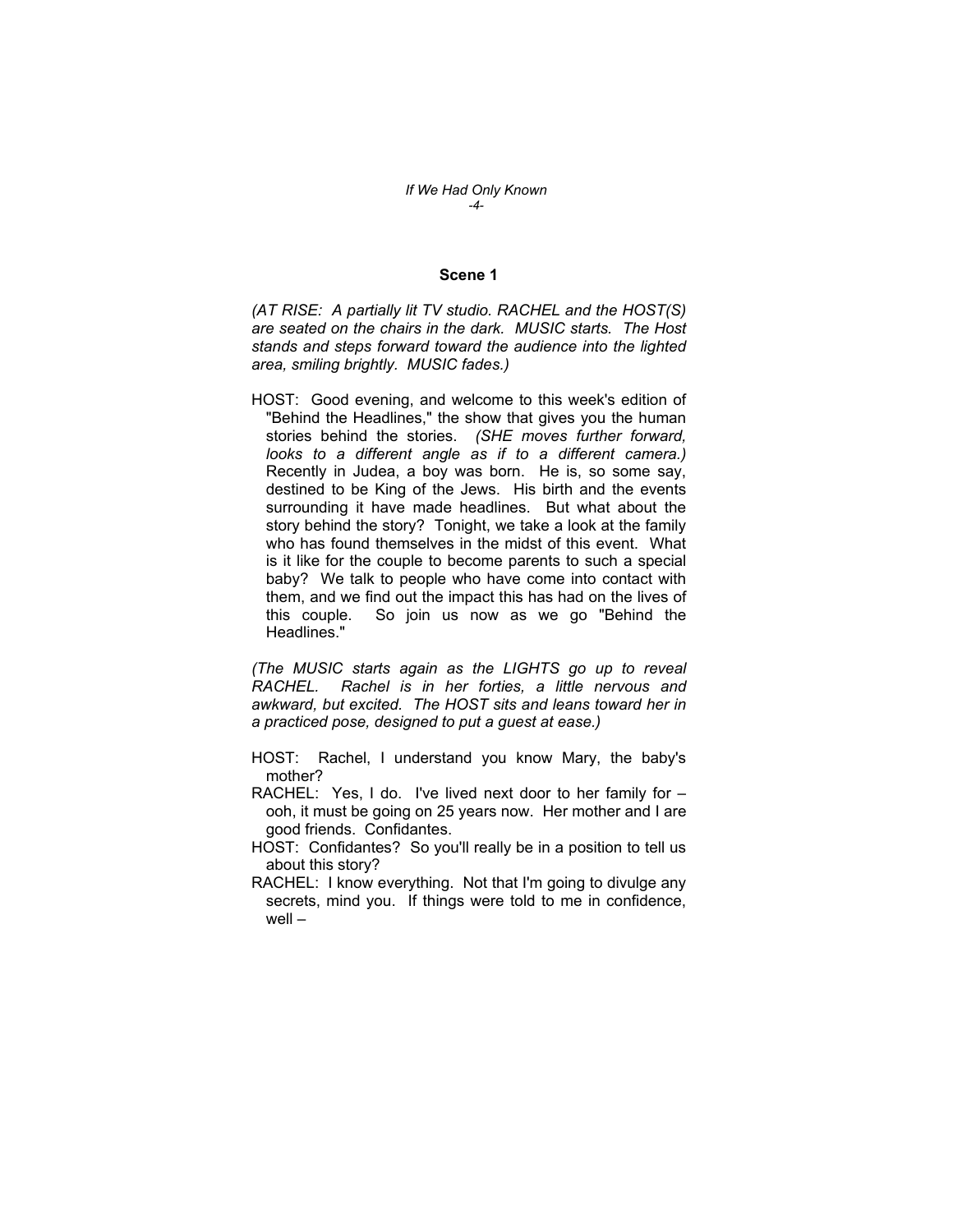- HOST: Absolutely. I admire your loyalty to your friends. But tell us a little about Mary. What was she like as a child? Was she wild?
- RACHEL: Who, Mary? No. *(Laughs at the absurdity of that idea.)* No. Very proper little girl. Quiet. Shy. Which just goes to prove that what they say is right. It's the quiet ones you have to watch. What she did to her poor mother … to her whole family ... *(SHE sighs and shakes her head.)*  HOST: Were they a good family?
- RACHEL: *(Starts to say "yes," then hesitates, frowns.)* I always thought so. Until this all blew up. Never had any reason to think they weren't. 'Course, you don't know what goes on behind closed doors, do you? People can seem perfectly all right. As good as you and me. But there could be bad blood lurking. *(SHE moves closer, conspiratorial.)* I've heard a rumor that, if you look back into the family tree
	- … *(SHE looks around, as if for eavesdroppers.)* … there's a prostitute in there. Rahab, her name was. Worked in Jericho. *(SHE looks affronted.)* Twenty-five years. And I never guessed.

HOST: *(Shocked.)* You're not saying Mary was a prostitute?

- RACHEL: Of course not! Just that there are things in her family background … and no one knows who the father is. When I first heard that she was pregnant, I thought to myself, "I must go and see Ann." That's her mother. "She'll need a friendly face," I thought. A shoulder. And perhaps, she'll need to tell someone who the father is. *(SHE thinks for a second, then talks again, quickly.)* Not that it mattered to me, of course. But, if my neighbor wanted to unburden herself, well, she'd have to tell someone.
- HOST: You thought she would? Unburden herself?
- RACHEL: Wouldn't you? And I figured, better it was me than one of those old crones down at the well. You see them there, every morning, putting the world to rights and passing judgement on their neighbors. Don't know how they've got the nerve. They're no better themselves. If I was the type to gossip, which I'm not, I could tell you a thing or two about them. For instance –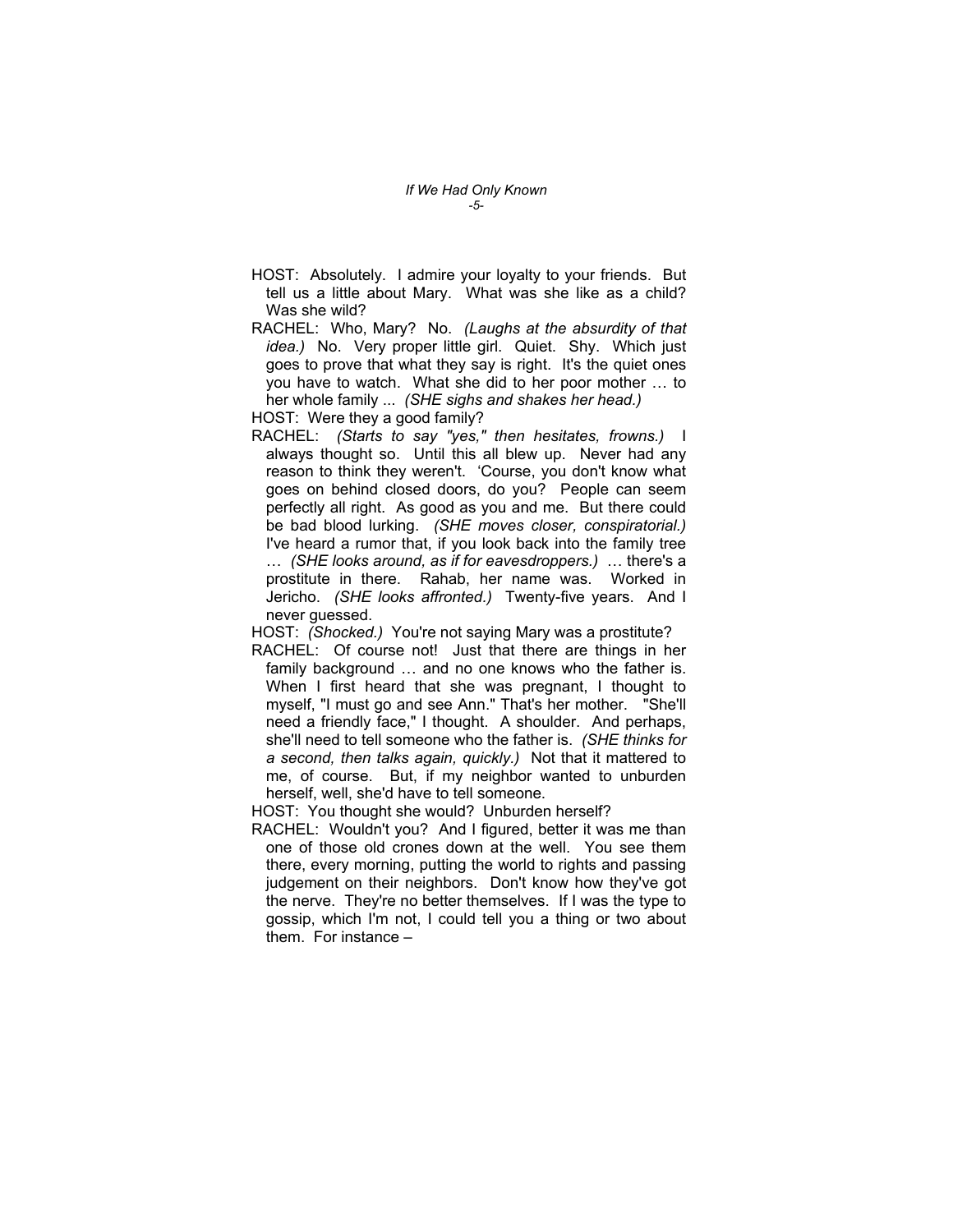- HOST: *(Quickly.)* So Mary's mother didn't tell you who the father was?
- RACHEL: She didn't know. Poor woman. If the little minx had been mine, she'd have told me. I'd have thrashed it out of her. But they were always more "understanding."
- HOST: I hadn't realized there was such a question mark over the issue. I thought Mary was betrothed to Joseph, the village carpenter.
- RACHEL: *(SHE looks indignant.)* It wasn't him. He would not have got her in that state. He's a righteous man. Godfearing. And anyway, you only had to look at him to see he was as shocked as everyone else. No. It wasn't him.

HOST: No ideas at all?

- RACHEL: None. I said to Anne, I said, "You're too soft on that girl." If she was mine ... "You're making a rod for your own back," I told her, "letting her get away with this nonsense. There she is," I said, "pregnant, unmarried, and likely to stay that way. Ruined. What decent man would look at her now?"
- HOST: Anne must have found your "friendly concern" a great comfort.
- RACHEL: *(Pleased with the "praise.")* One tries. And you can't help feeling for Anne. There's that little minx, not only pregnant, but making it worse with her lies.
- HOST: Lies?
- RACHEL: Lies. And not little ones. No, hers were great big ones.
- HOST: Such as?
- RACHEL: The way she explained her pregnancy. Now, most girls would have kept completely quiet about it and then gone to visit some distant cousin for a few months and come back with no one being any the wiser. Or if news had gotten out, they'd have said, "Oh, I don't know … it was a Roman soldier who forced himself on me." Something like that. But not Mary. She has to be different. She has to come up with visits from angels, carrying messages from God himself. And not just any angel. An archangel, if you please. She thinks big. I'll give her that.